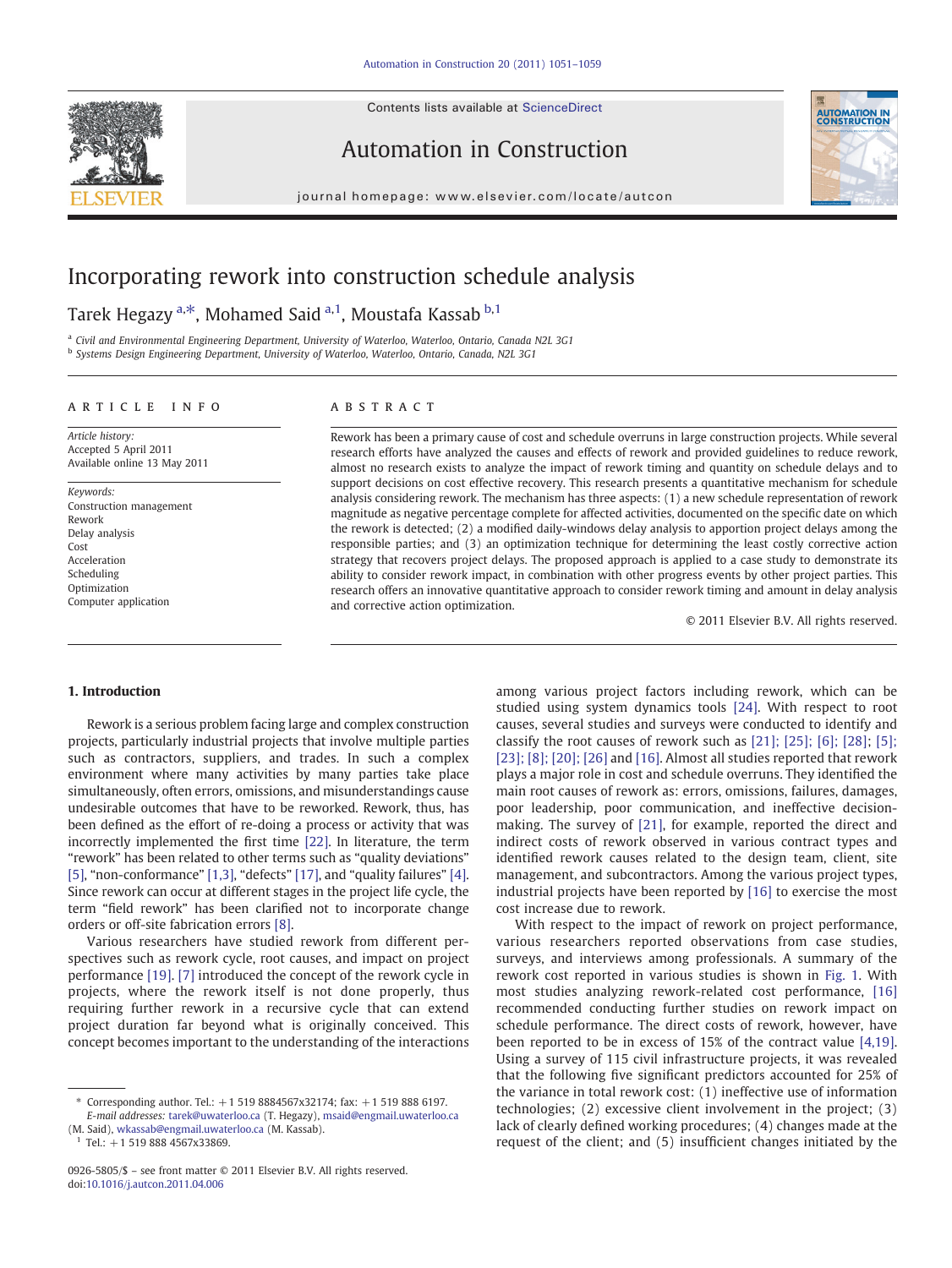<span id="page-1-0"></span>

Fig. 1. Cost impacts of rework reported in various studies.

contractor to improve quality [\[19\].](#page--1-0) Since many rework causes emanate from the design phase, effective design management has been reported as a key to reducing rework [\[21\].](#page--1-0) Research undertaken by [\[29\]](#page--1-0) who examined 161 projects revealed that 'design changes' accounted for 50% of rework costs incurred in projects.

Based on the above discussion, rework clearly has a huge impact on the ability of construction projects to meet their time and cost constraints. While the various studies in the literature help in recognizing the impact of rework and its root causes, no approach has been proposed to incorporate rework within current scheduling and project control tools. The primary objective of this research is to propose a quantitative mechanism for incorporating rework into existing scheduling tools to clearly represent the evolution of progress events directly on the schedule, calculate a revised project duration, consider rework in project delay analysis, and help in devising costeffective corrective actions. The research first discusses various ways that rework can affect activities and several strategies to accelerate the project to recover schedule delays. Afterwards, the paper introduces a proposed approach for rework representation, schedule analysis, and corrective action optimization. A case study is then used to demonstrate the proposed approach and, its advantages, and future improvements.

### 2. Rework Impact on the Schedule

Depending on the construction schedule, there are several situations by which a rework event can impact the project activities, completion, and resource use. Four specific cases, from a simple to a more involved case, are defined as follows:

- a) Rework on a single activity, without resource constraints: In this case, if the affected activity is non-critical, the activity float can absorb the additional time needed to do the rework (if such additional time is within the activity total float). On the other hand, if the affected activity is critical, the amount of time it takes to do the rework constitutes a project delay (if no acceleration is done for the remaining part of the activity).
- b) Rework on a single activity, with resource constraints: a more practical case for rework impact on a schedule is when the project has limited resources. In this case, even if the activity is noncritical, the amount of time to do the rework will extend the activity duration, thus may cause a resource over allocation that, when resolved, may also lead to project delay.

c) General rework case: in this general case, a rework situation affects multiple activities. For example, when a concrete column needs to be redone because of misalignment, rework becomes necessary in other related activities such as formwork, steel, and concrete. In this general case also, the schedule may have some activities experiencing various events such as contractor slow progress, acceleration, or weather problems. Therefore, rework becomes a documented progress event that combines with all others to impact the project time, cost, and resource use.

Based on this discussion, for a contractor to quantitatively analyse the impact of rework on the project schedule, the following three steps are necessary:

- 1. Record all progress events, including rework, and calculate the expected project delay;
- 2. Accurately analyze the project delay to identify the number of days attributed to each party's actions (contractor, owner, or neither); then
- 3. Analyze various acceleration options to determine the least costly action to recover the contractor's own delay.

In terms of progress recording, this research extends the earlier research of [\[14\]](#page--1-0) that represents the progress evolution of the project on a daily basis (calculated from the start and finish dates) for each activity (Fig. 2). The activities are thus represented not as long bars (as in commercial software) but as a group of adjacent cells, each is one day, making up the duration of the activity. This bar chart representation, thus, records not only the daily progress, but also the party responsible for any daily event such as work stops and their reasons / documents, etc. As shown in Fig. 2, if an activity is stopped for owner-related reasons (e.g., late approval of drawings), an "O" is shown on that day. In the same manner, if the delay is contractorrelated (e.g., using slow resources), a "C" is shown. In the case of events that are not attributable to the owner or contractor (e.g., weather), an "N" is shown. If an event occurs due to concurrent actions of several parties, then a combination of these three letters is shown (e.g., "O + N" or "O + C"), with the reasons recorded as comments in the related cells. This representation can therefore be extended to record rework events and facilitate its related calculations.

It is important to note that this research assumes that all data related to resources, costs, delays, rework, and responsible parties can be collected and recorded. While data collection is not part of the paper's scope, the data can be obtained (to a good level of detail) from site reports, which can be daily, weekly, or monthly. With the absence of a detailed procedure for analyzing the impact of this data on the schedule and on corrective actions, the paper's focus is on developing an analysis procedure that can produce as accurate results as the level of information available.

As mentioned earlier, delay analysis is an important step in determining the amount of time that needs to be shortened from



Fig. 2. Progress recording.